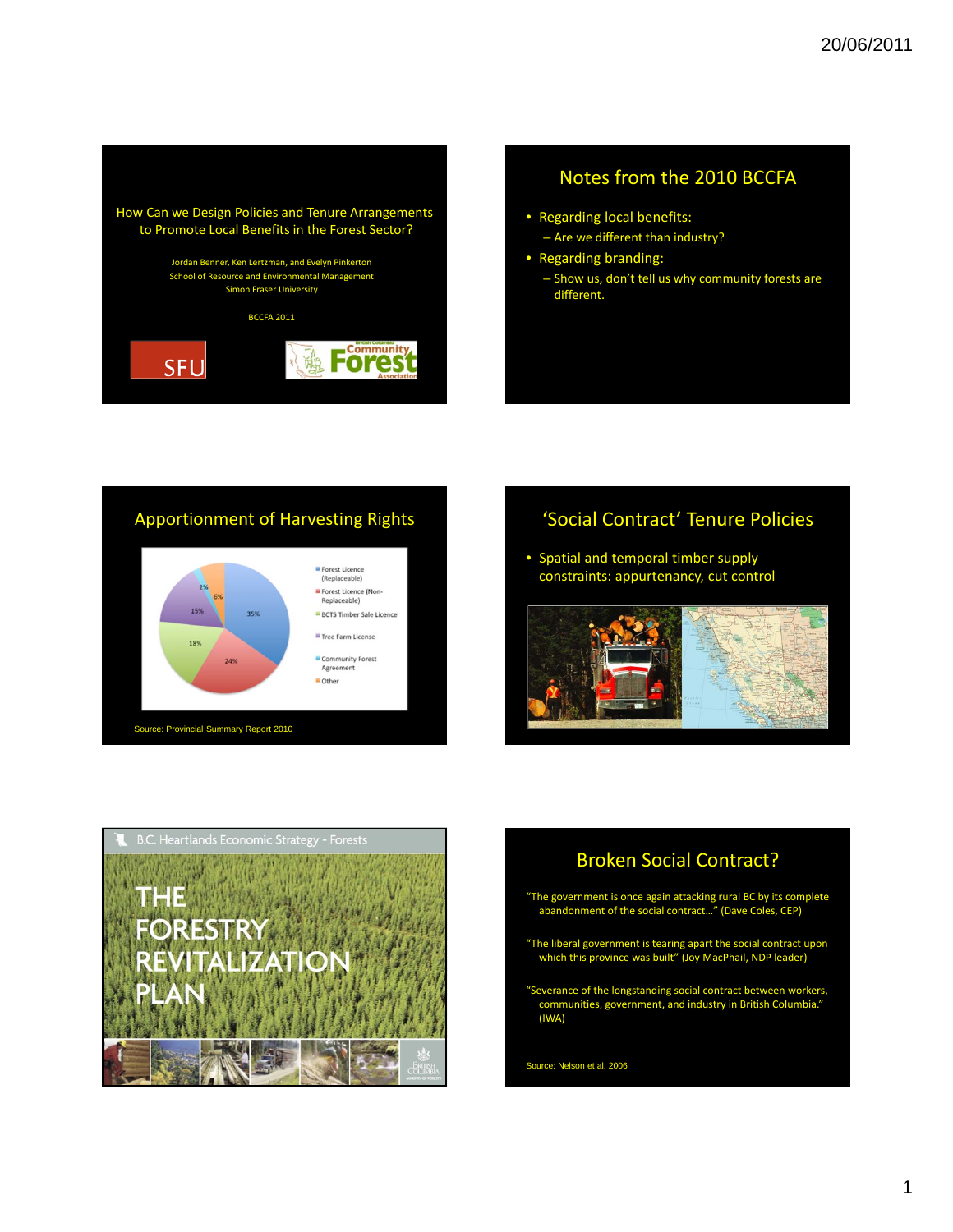#### Compensation

- Re-allocation of rights to Community Forests
	- Allocated to local authorities
	- Upward and downward accountability
- Huge expectations!
	- Restore social contract
	- Provide local benefits
		- Local employment • Economic diversification
		- Maximize resource value





#### Diversification and Value

*Research Question: Do community forest agreements supply more mills with timber than industrial tenures ?*



# Policy Change

*Research Question: How have fiber flow patterns changed since the Forest Revitalization Act in 2003?*



#### Research Methods

- Fiber flow analysis
	- Used data from Harvest Billing System
	- Track timber from forest to mills (fiber flow)
- Qualitative research
	- Group and individual interviews
	- 5 Interior BC community forests



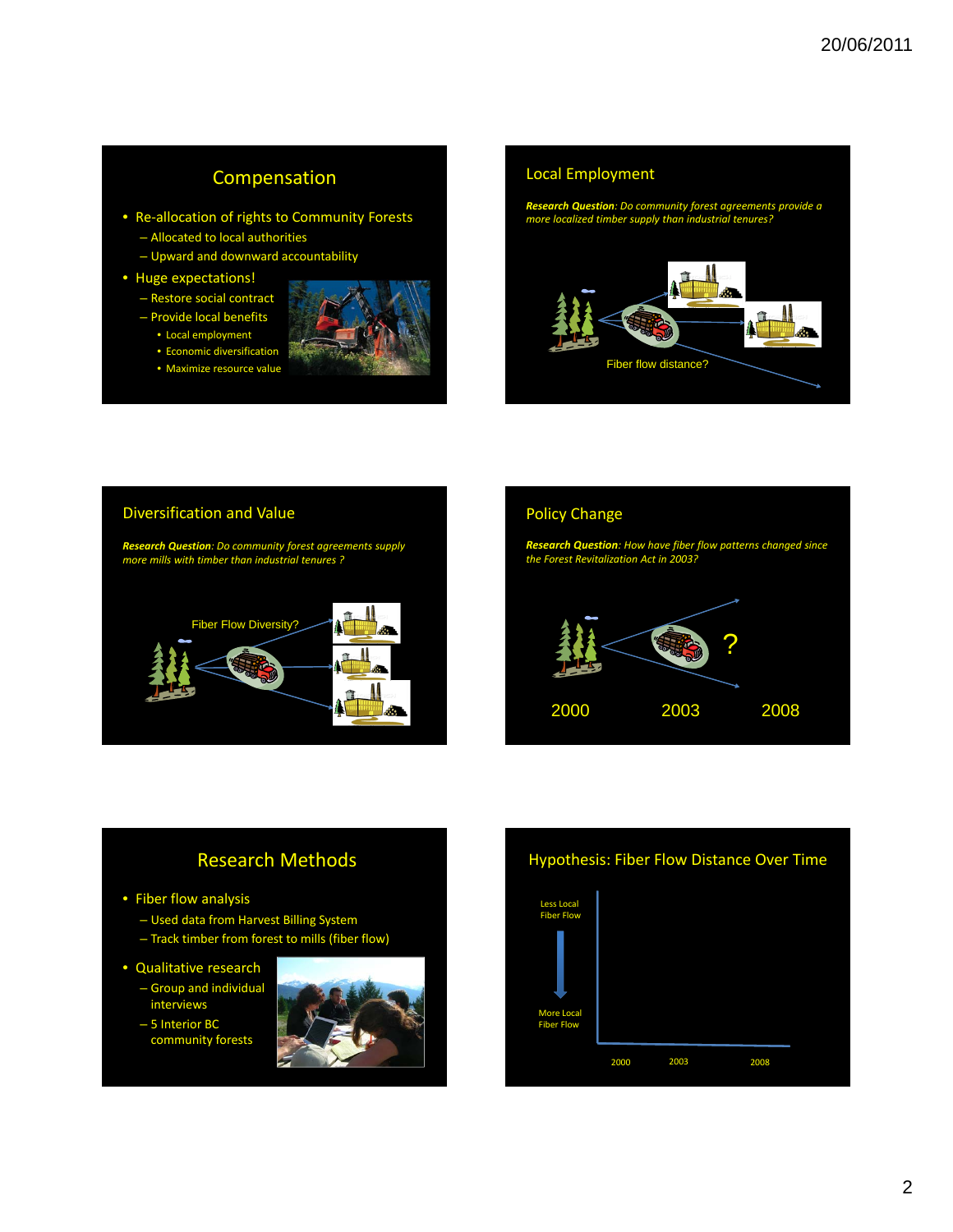







![](_page_2_Figure_5.jpeg)

![](_page_2_Figure_6.jpeg)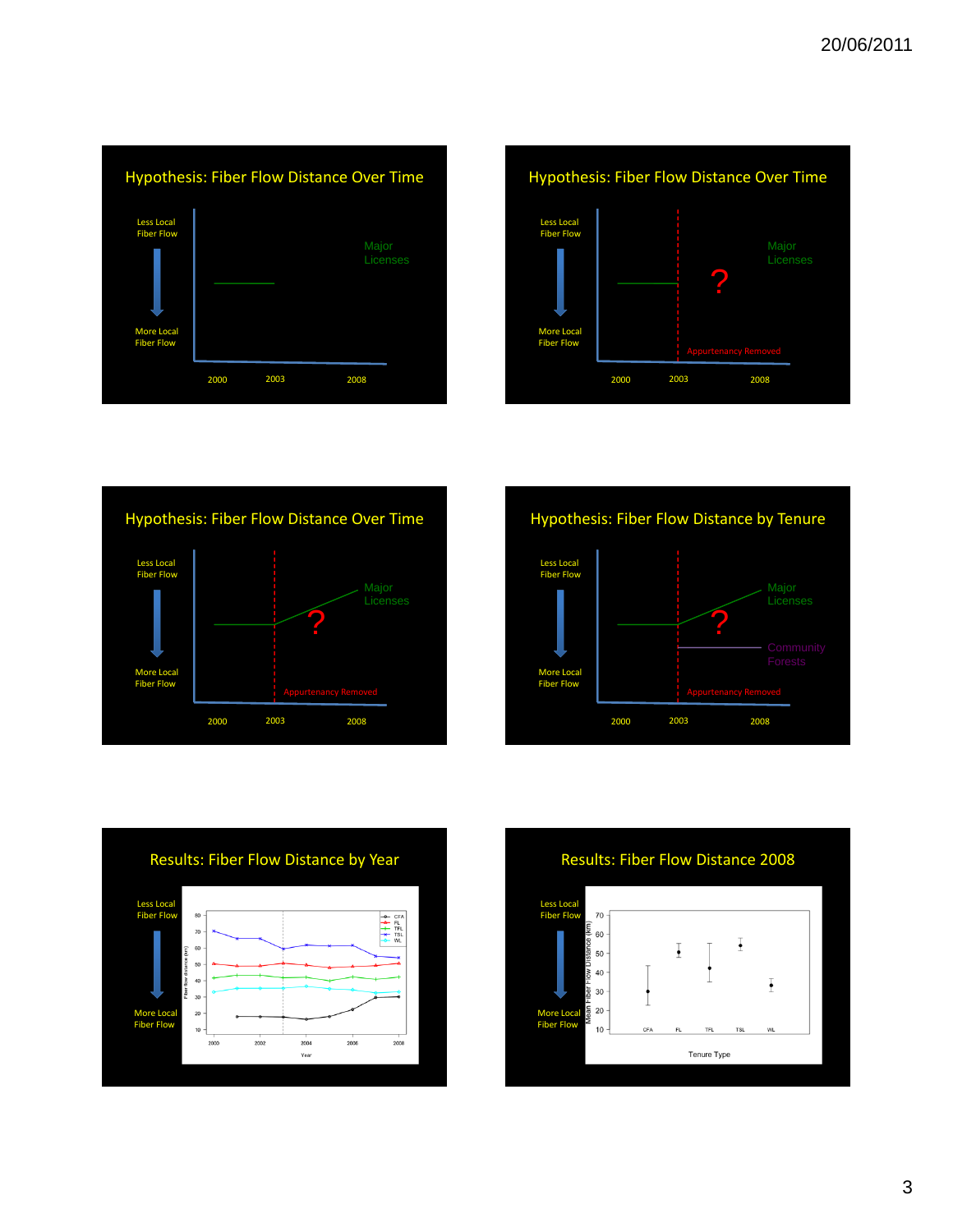![](_page_3_Figure_1.jpeg)

![](_page_3_Figure_2.jpeg)

![](_page_3_Figure_3.jpeg)

![](_page_3_Figure_4.jpeg)

![](_page_3_Figure_5.jpeg)

![](_page_3_Figure_6.jpeg)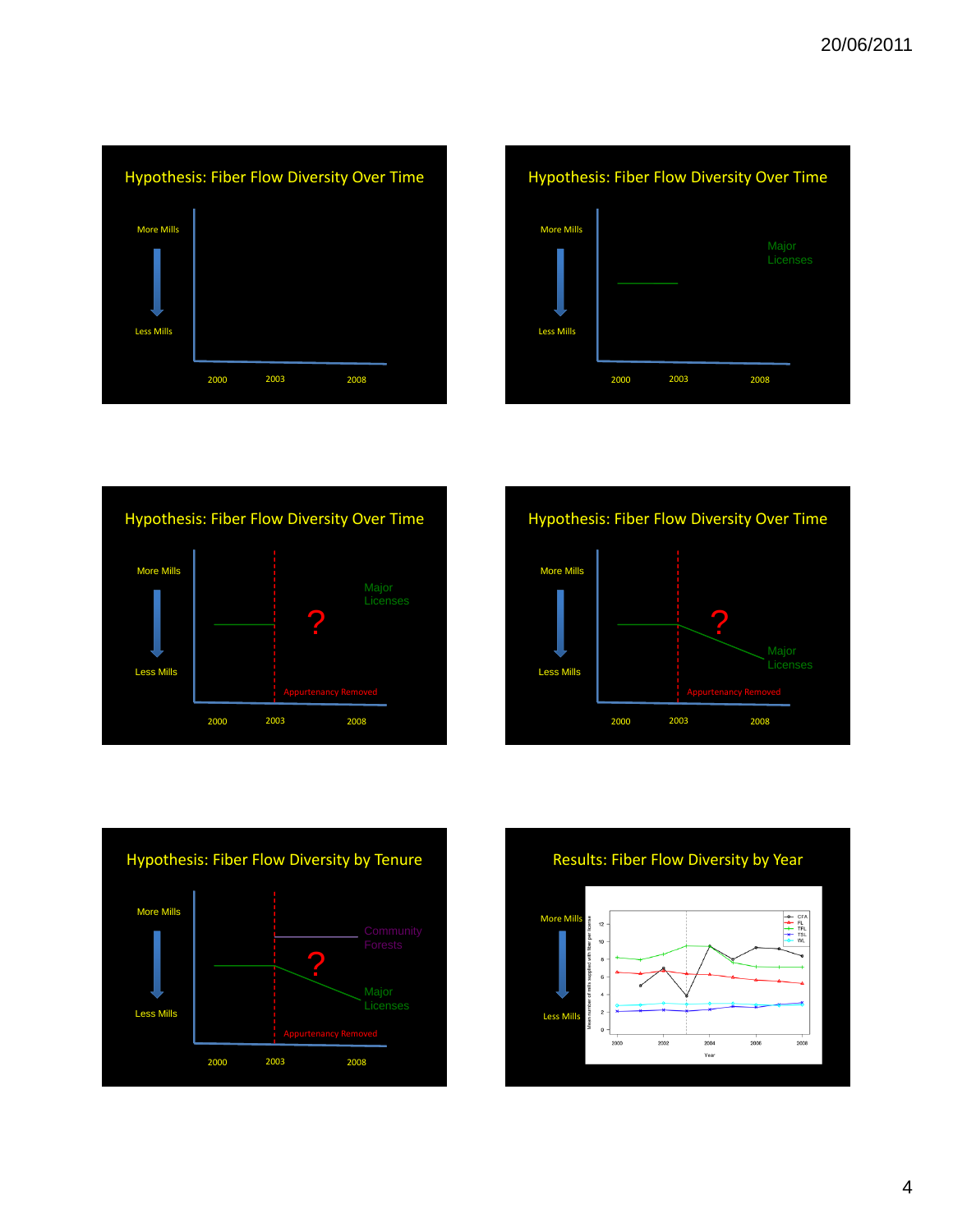![](_page_4_Figure_1.jpeg)

#### Conclusions: Policy Change

- Since 2003, timber isn't being shipped further or to that many fewer mills
- But many local mills did close down
- Provincial trends mask local changes
- Mountain pine beetle factor

#### Conclusions: Tenure Comparisons

- CFAs provide the most localized fiber flow (not significantly different from all tenures)
- CFAs provide the most diverse fiber flow (not significantly different from all tenures)
- High variability among individual CFAs

![](_page_4_Figure_11.jpeg)

#### Variability among CFAs

- Structure of local forest product sector
- Profile of forested landbase
- Management strategies
- Community objectives

#### Variability among CFAs

- Structure of local forest product sector
- Profile of forested landbase
- Management strategies
- Community objectives

## Tradeoffs Between Local and Value

![](_page_4_Figure_23.jpeg)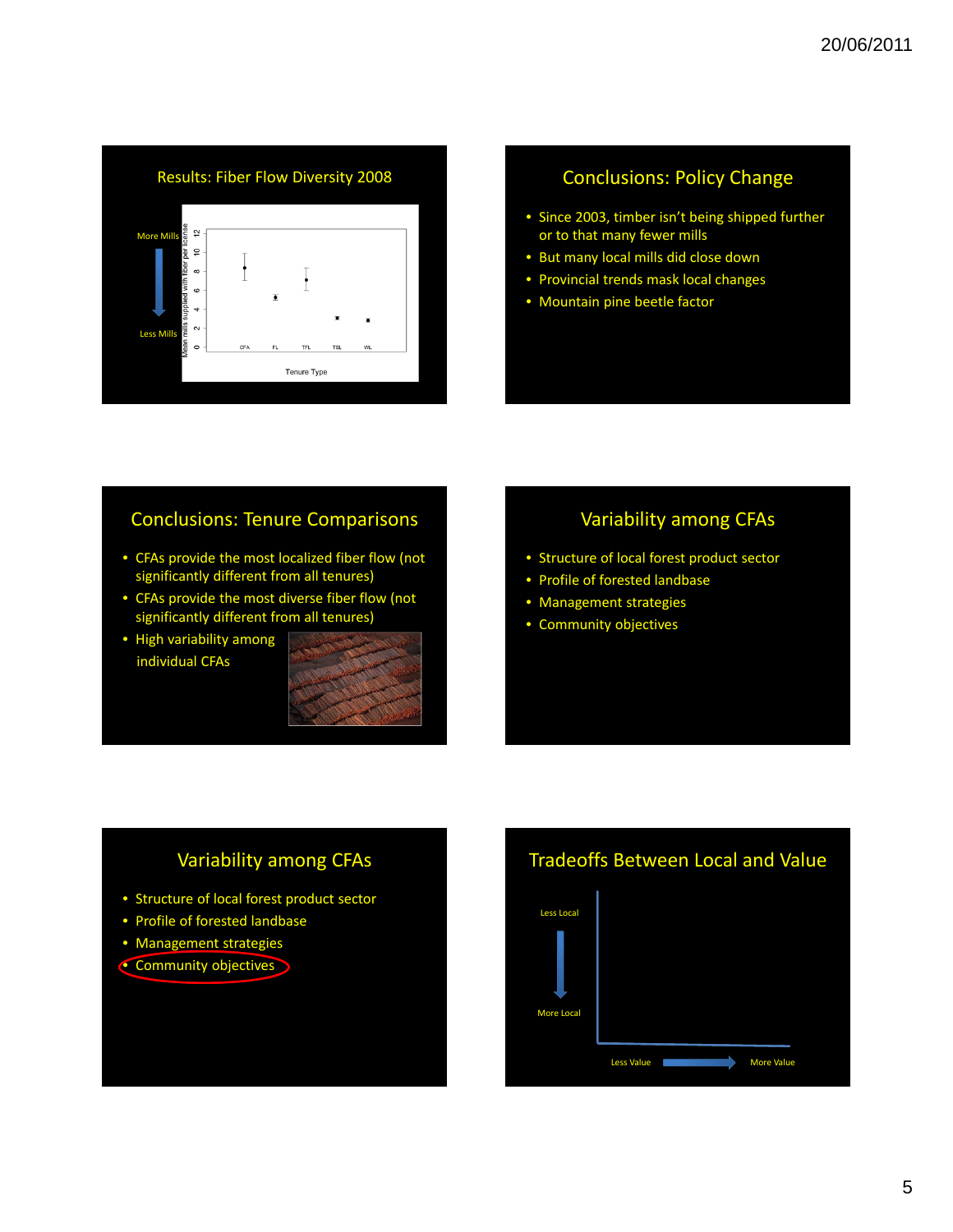![](_page_5_Figure_1.jpeg)

![](_page_5_Figure_2.jpeg)

![](_page_5_Figure_3.jpeg)

![](_page_5_Figure_4.jpeg)

![](_page_5_Figure_5.jpeg)

![](_page_5_Figure_6.jpeg)

![](_page_5_Figure_7.jpeg)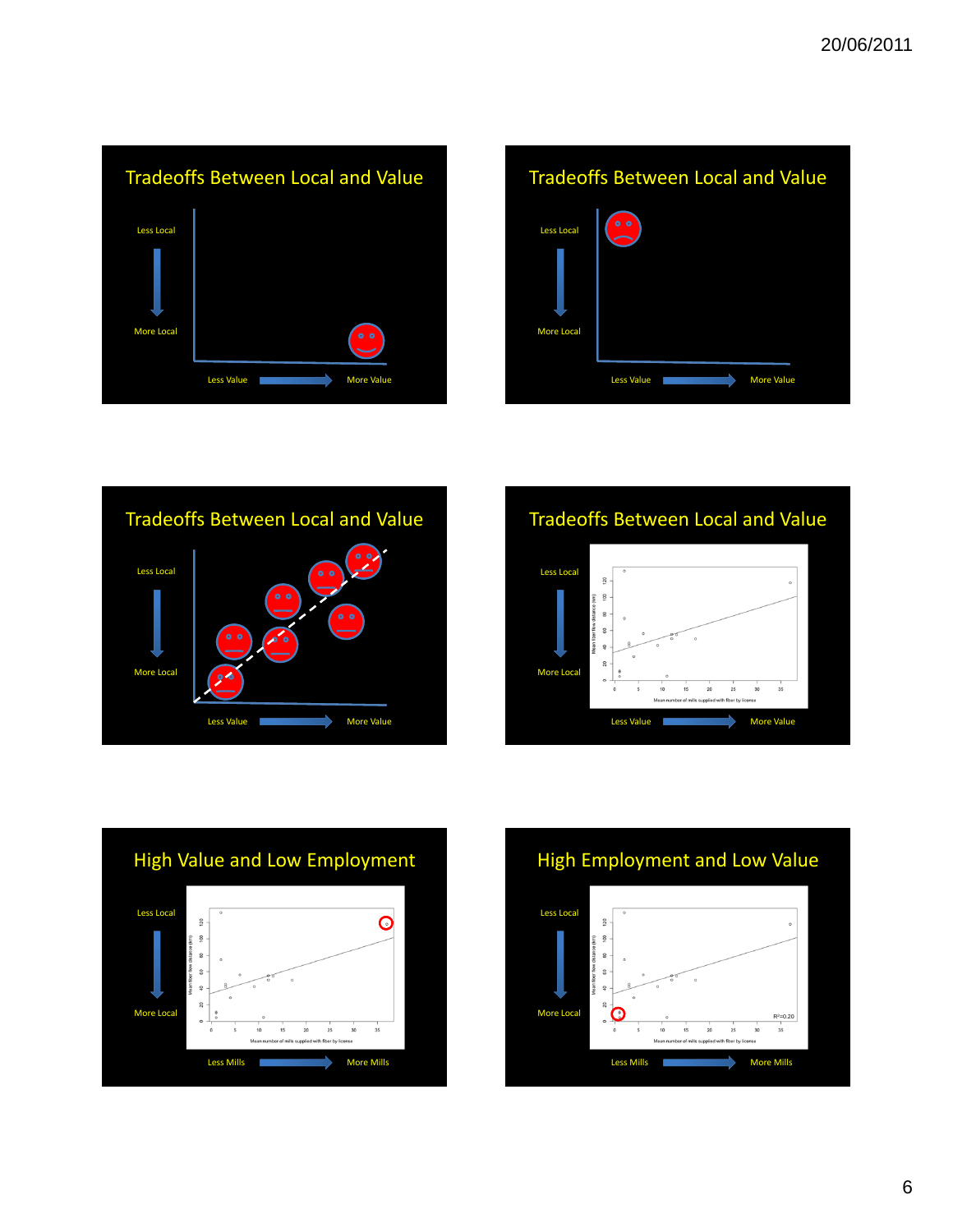![](_page_6_Figure_1.jpeg)

#### How Can We Promote Local Benefits?

- No panacea policy or tenure arrangement
- Context dependent
- Tradeoffs among different objectives
- Finding appropriate balance key
- No one 'correct' strategy
- Communities in best position to determine balance

### Special Thanks!

#### Simon Fraser University

- ‐ Ken Lertzman ‐ Dave Mealiea ‐ Ashley Smith ‐ Christian Fretch
- ‐ Evelyn Pinkerton ‐ Lauren Rethoret ‐ Brendan Connors
- Ministry of Forests and Range dy MacKinnon
- ‐ Jie Shu
- British Columbia Community Forests
- ‐ Everyone that helped us during the summer of 2009!
- Support
- ‐ Social Sciences and Humanities Research Council
- ‐ Simon Fraser University Graduate Fellowship
- ‐ Chad Day Graduate Fellowship
- I'd love to hear feedback!
- Are the trends similar to what you expected?
	- Tenure comparisons
	- Impact of Forest Revitalization Plan
	- Tradeoffs among different objectives
- Why or Why not?
- Am I missing something?
- Contact info:
	- Jordan Benner: jp7@sfu.ca
- Questions?

#### Thoughts on Maximizing Value

- Community forests create local employment and diversification in more ways than just through forest product sector
- Local value‐added manufacturers may open in community in time if fiber is made available.
- Maybe can have maximum value completely within community

#### Outline of Talk

- Background about BC tenure system
- Historical policies to achieve local benefits
- Devolution to CFAs
- Results
	- Comparing tenure arrangements
	- Examining impact of policy change
- Variability among individual CFAs
- Tradeoffs among strategies for local benefits